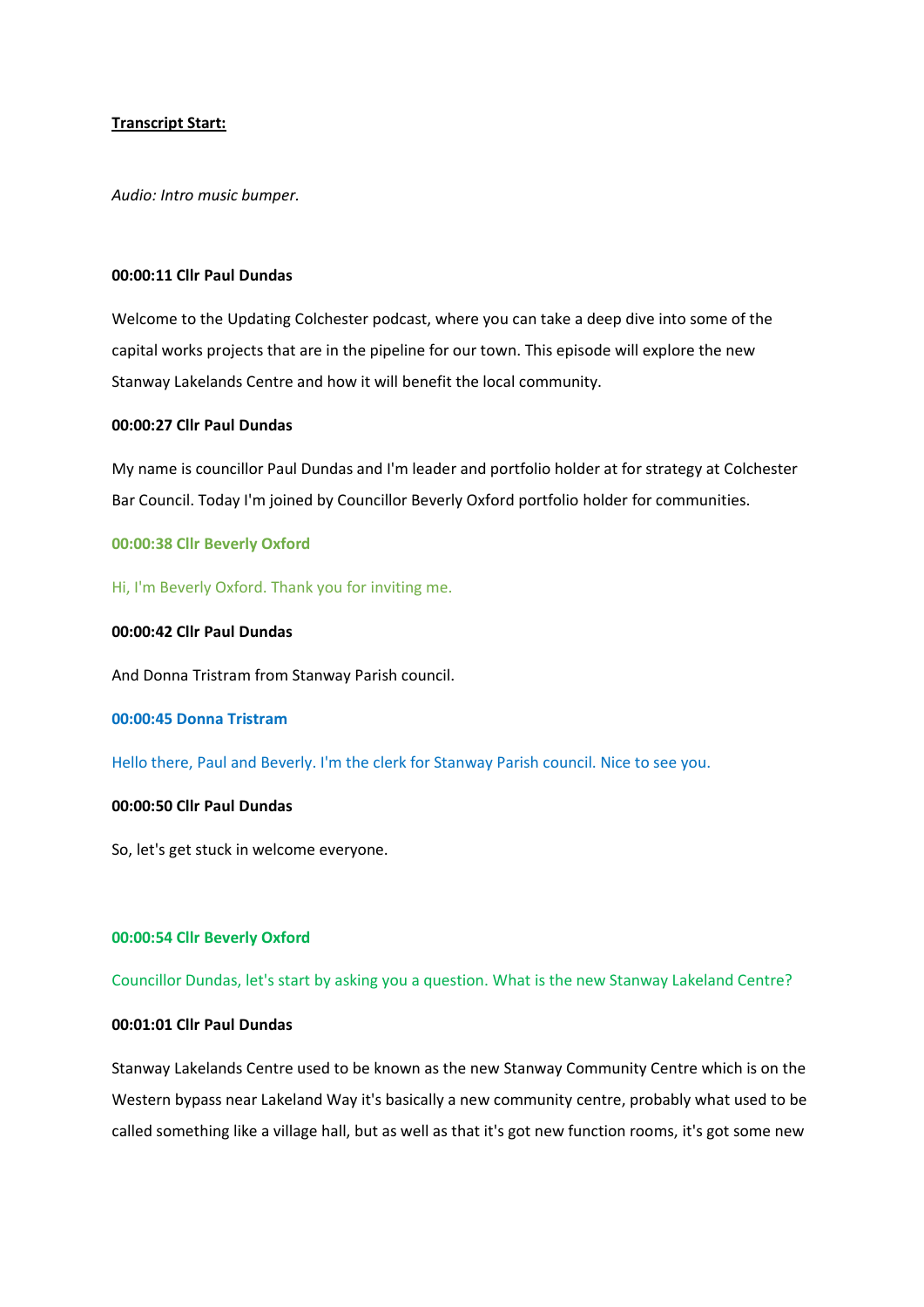offices, it's got a new conference suite and is designed to be very much a multipurpose building for Stanway of the 2020s.

### **00:01:32 Cllr Beverly Oxford**

I think also that is worth mentioning is that there will be a changing places toilet, so anybody with disabilities will be able to join in. And also with the design of the building there's PVC panels on the roofs so I think that's another good use and good reason for the building.

## **00:01:56 Cllr Paul Dundas**

So, moving on. Why was this development needed and who benefits?

#### **00:02:01 Donna Tristram**

That's essentially the bigger community of Stanway because, as everyone living within Stanway will be aware over the last decade or so, the place has grown in size exponentially really, so there's a lot more people that want to stay local, use local facilities, and although we have a great community centre in in Villa Road at the moment, there's capacity for something new there, there's more people that need to use those facilities.

## **00:02:06 Cllr Paul Dundas**

Absolutely yes. I mean… I mean Stanway is quite lucky in some respects that it already has three halls, but the original village hall is just over 50 years old. I think it was built in 1961, then the Tollgate Hall was built in the 1980s and Victory Hall, which was a sort of add-on about 20 years ago. But they are fully booked virtually all the time and with the expansion in population, which is numbering thousands per year in some years in Stanway, it's clear that the community facilities just aren't keeping up, so this adds considerable extra capacity.

## **00:03:15 Cllr Beverly Oxford**

I think also if it's a good development, you also need a good community centre to go with it, which I feel that this community centre will be. But it's also been done with the community being involved in it rather than saying "Right, this is what we're going to supply for you. This is what you're going to have." The community have been asked, what do you want? And if they ask what you want, they'll be more wanting to use it because they feel involved in it. But I also think what is, I find really a wonderful thing to do, not only catering for the residents and people, but also for the wildlife. There's going to be a hedgehog house and a kestrel house, and I think that's absolutely amazing. What a wonderful thing to think of. Because normally you think of people first and you forget about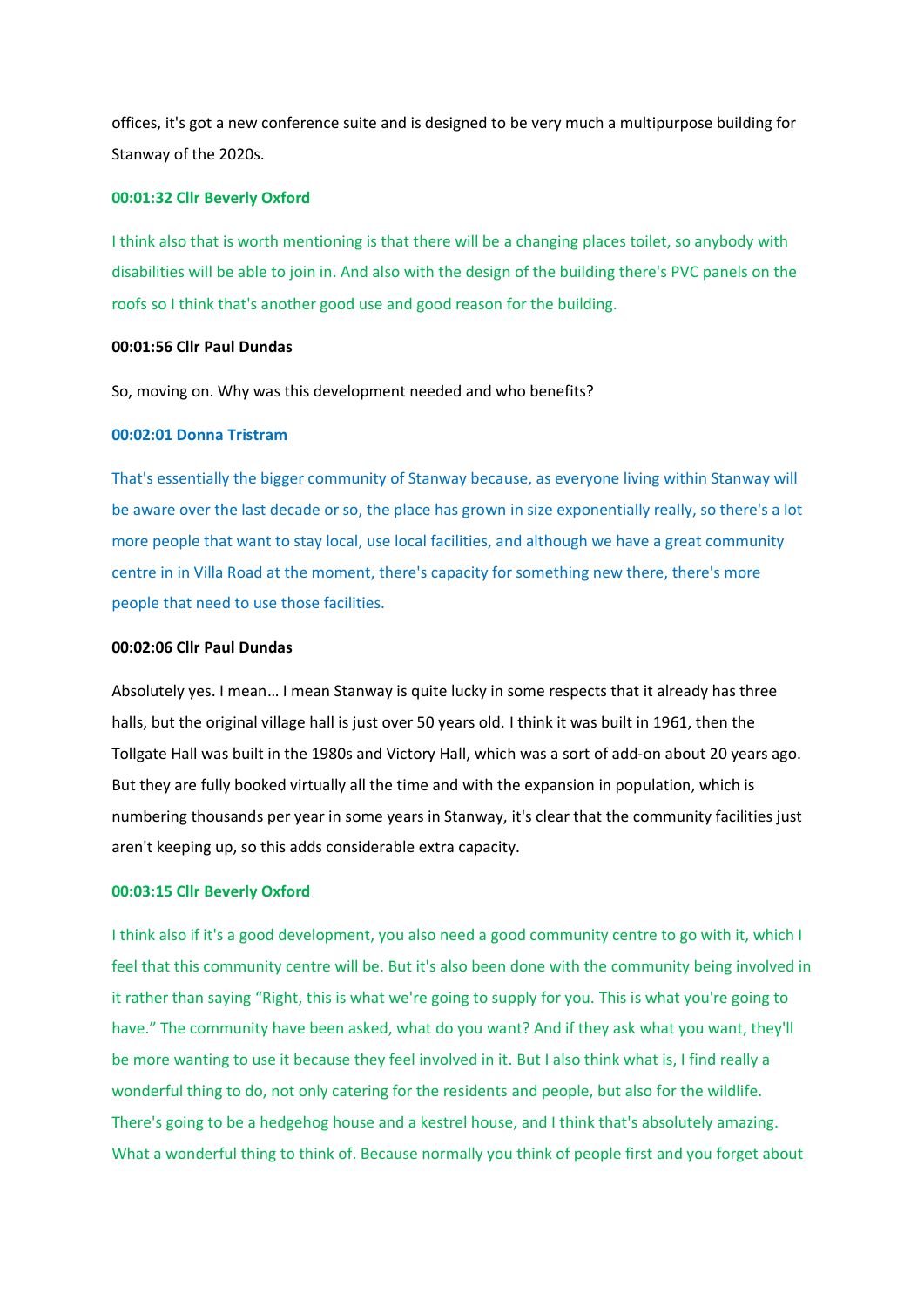the wildlife that goes with it. But with this it's people first plus animals. I think that's absolutely wonderful.

## **00:04:20 Cllr Paul Dundas**

I agree Bev and what is nice about it is it's right next to the new country park as the country park develops, it's going to be probably a great place for people to have a cup of coffee on the way home and there was actually a lot of input from the existing managers of the current village halls because what we discovered is that you'd think that designing a community hall is simple, but it's actually really, really complicated because you have so many conflicting needs from different people who are going to use it. So, you've got to make sure the kitchen is in the right place. The bar area is in the right place. You've got to be able to cater properly. The first designs which came back have changed a lot by people who run current halls, saying actually no don't do that because we tried it and it doesn't work. So, we've ended up with a much better design, I think.

#### **00:05:09 Donna Tristram**

I think as Beverly pointed out, this is quite unique in so much that the outside space has really been factored into the design and, you know, that I think that's a really positive thing as you say. Particularly in Stanway because there's a lot of loss of outdoor space, so we will be looking at, as the Community Centre is developed, to further enhance that outside space, so it will almost be like another room. You know, it could be somewhere that you would come or you would use after you've been into the community centre, so it will just be quite seamless that you can move from inside to outside. And again, the design has really big sweeping glass windows which look out onto that open space as well, so I think it gives you a lovely feel of the countryside.

## **00:06:01 Cllr Paul Dundas**

Absolutely, yes. I agree.

#### **00:06:04 Cllr Beverly Oxford**

### How is the centre being funded and how does it link up to existing capital works?

## **00:06:09 Cllr Paul Dundas**

Well, it's been funded by developer contributions that the… we've had considerable numbers of houses built in recent years in Stanway. So, the developers who built them have had to pay nearly £2 million in contributions for the new community centre, so it doesn't actually use any council taxpayers money. It's all come from the developers.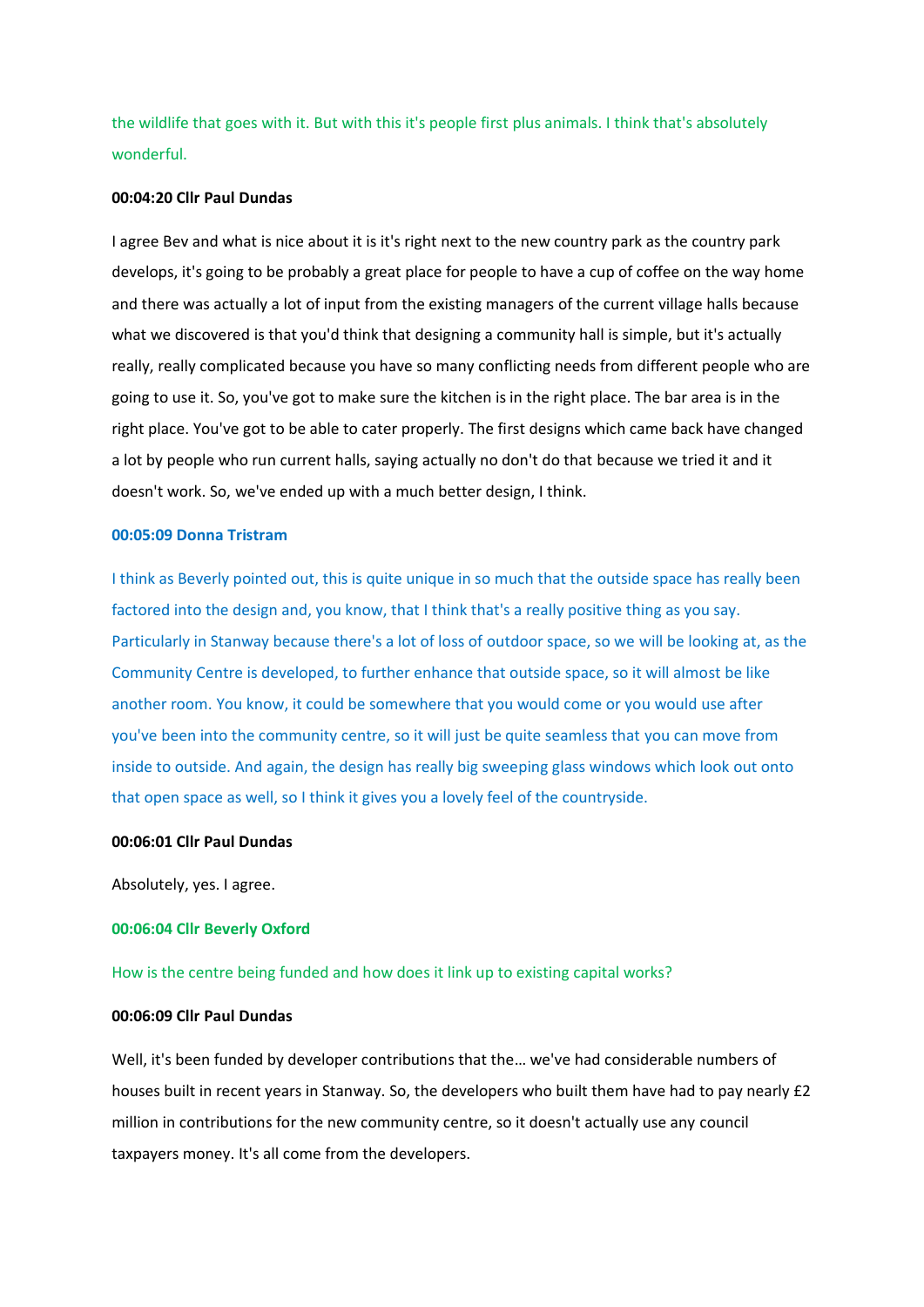### **00:06:37 Donna Tristram**

Which is a very positive thing, you know, that a contribution is taken towards providing facilities that are that are needed as a result of those developments.

#### **00:06:49 Cllr Paul Dundas**

Yeah, and I think in terms of how it links up to the other capital projects we we have to accept that we have an expanding population not just in Stanway but in Colchester Borough as a whole. So as a Council we have to ensure that we are expanding our Community facilities. The new Highwoods centre is another example. Another area where there has been and going to be a a lot more development, throughout the borough, because we have to actually ensure that when people come and live here, they join a community, not just a housing, estate, off a ring road.

## **00:07:26 Cllr Beverly Oxford**

I do think it's a quite a nice change that developers are willing to assist and help because I've said for quite a few years. If you build houses, houses mean families, families mean children, they have to have somewhere to go. Something to do because that way it creates a community, and the community is there from day one rather than to retrofit, a few years later, a community that basically hasn't been a community from the beginning. You need to start from the beginning, not from the end.

### **00:08:08 Cllr Paul Dundas**

I think that's a very good point, Bev. Very good indeed.

### **00:08:12 Cllr Beverly Oxford**

The centre has a distinctive design. Can you tell us a little more about the overall vision for the centre, and how the design plays into this?

# **00:08:23 Cllr Paul Dundas**

Well, I think one of the things the design tries to take account of is the fact that it is on, on or right next to, a Country Park.

So, as Donna mentioned earlier, you have a terrace which goes out and looks over the Country Park, which hopefully in the summer, when we get one, will be a pleasant place to sit and I think as we spoke about earlier that the fact that we have, they have really tried to think about the environment and how the whole centre will fit into it.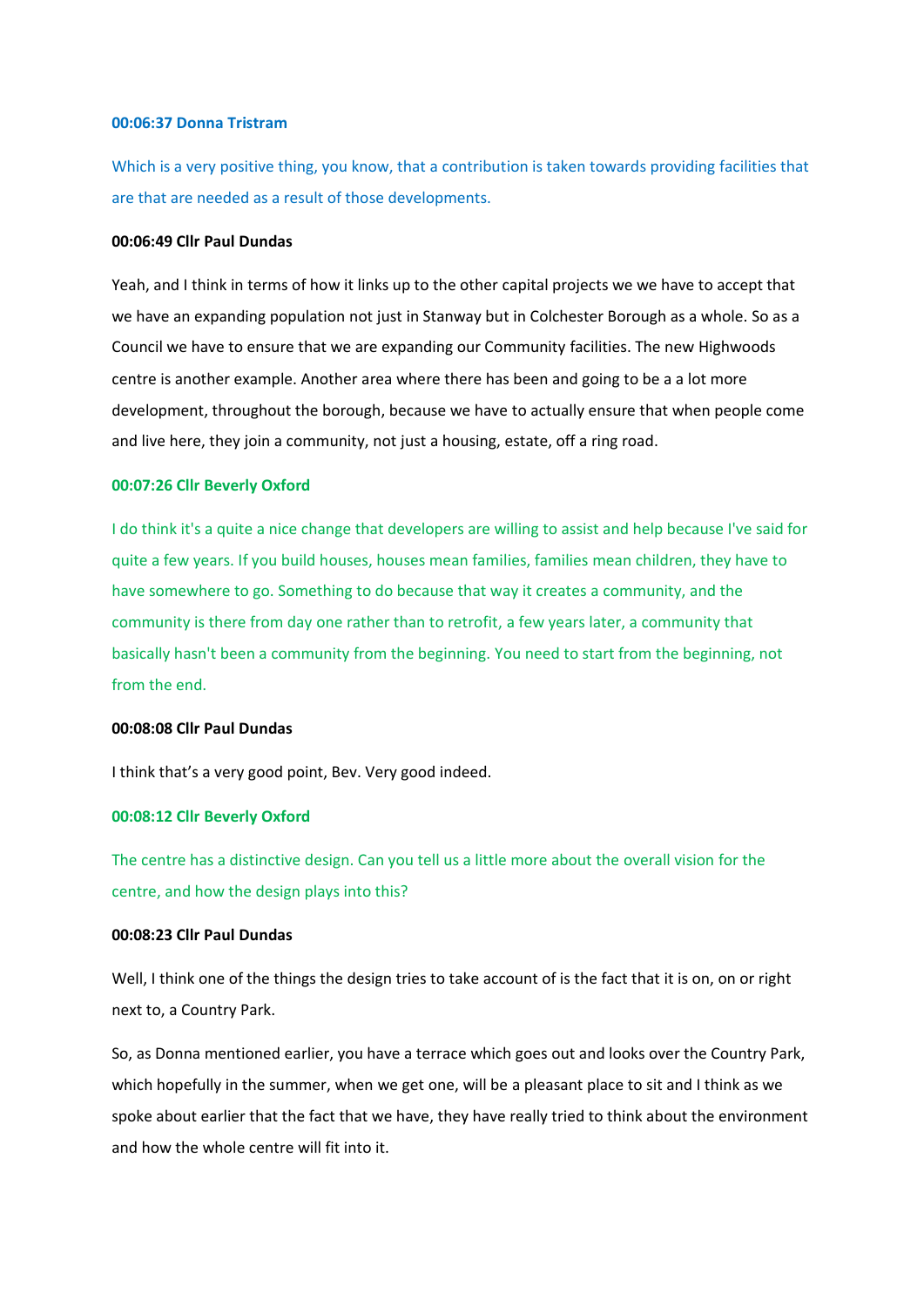#### **00:08:55 Donna Tristram**

Yes, I mean to that end they have put in electrical charging points. There's a focus on electric charging points also for bikes, push bikes, which is becoming more relevant and perhaps scooters will be able to be charged from that as well, so there's been a real conscious decision to make this as ecologically as possible, from actual the facilities that are put in, down to the actual build materials as well.

#### **00:09:30 Cllr Paul Dundas**

Indeed, so I suppose the next, the next question is what facilities will the centre have?

I think this is a good one for Donna to jump in on.

### **00:09:40 Donna Tristram**

The internal facilities will be a large hall which will be similar to a sort of sports facility. There's no stage there. So, it's the size of badminton court, and it has a vaulted ceiling, so you'd be able to use that quite successfully for a lot of indoor physical activities. And then there's a really lovely welcoming foyer area, stairs up to some offices which will be private for the Parish council, but obviously open to the public, and so that we have that outward facing line of communication. There will also be a conference room up there, disabled access obviously to the first floor. And downstairs another similar sized conference room which can actually be segregated as well, and another meeting room. Toilet facilities obviously and the changing facilities which are fully disabled, accessibility will be provided there and a fully commercial kitchen, so it's been designed with as many different variable options as possible. There's many differently sized rooms, they can be divided, opened out. And so, looking at you know what it might be used for. It could be anything from private functions through to regular Yoga classes any sort of facilities really that that that the community is looking for? It has so many variables that it can provide and as I said, on top of that, a very appealing outdoor space which, you know, people will be able to access when they come to the centre.

### **00:11:32 Cllr Paul Dundas**

There's a lot of small businesses, a lot of self-employed people in Stanway. A lot of people working from home increasingly so I think post-Covid and certainly I know that the existing halls who also has a small conference facility. There is demand there for local businesses when they need to meet a client or they need to meet somebody or they need to to do something you know just to hire a room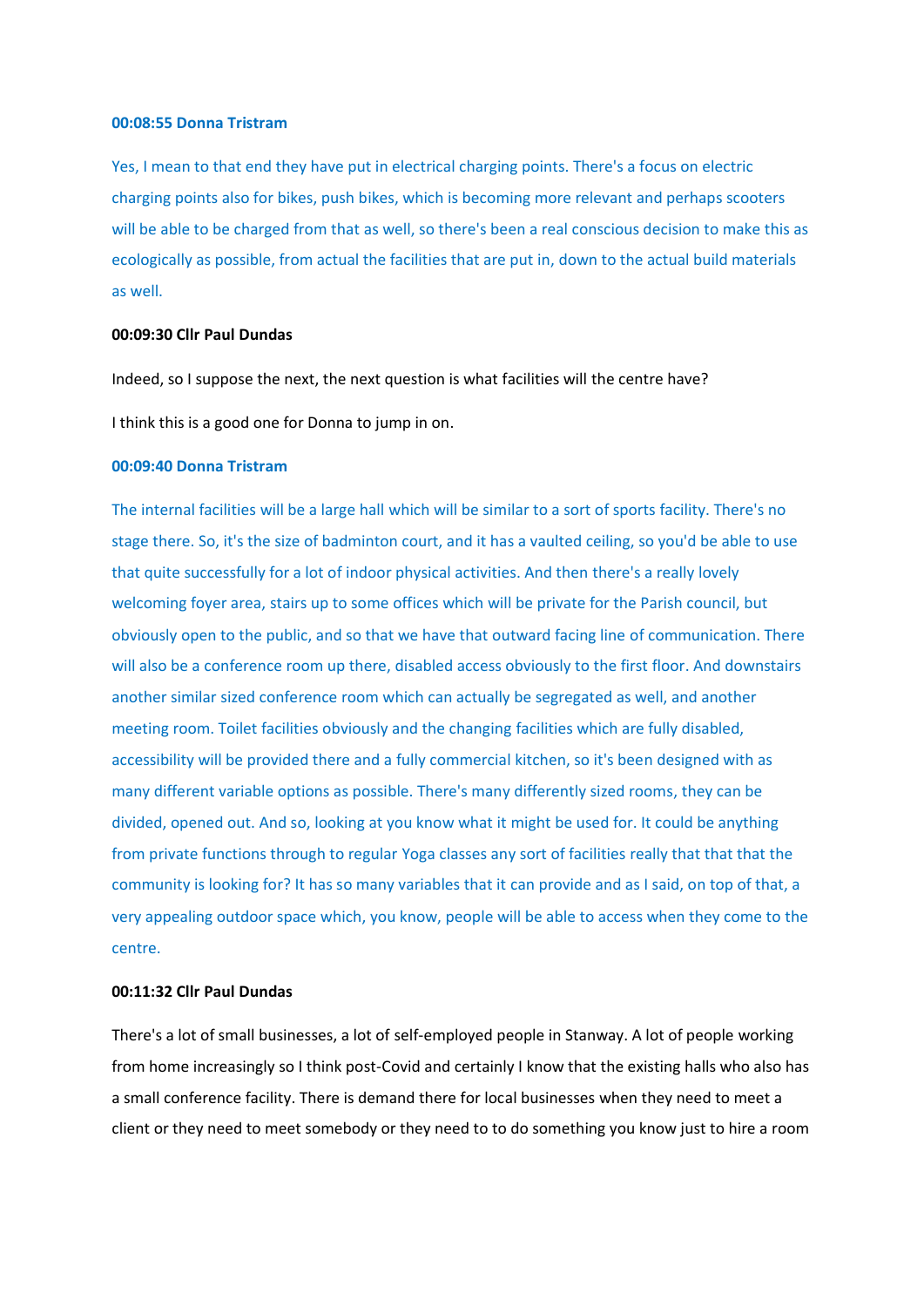for two or three hours, which is a nice room. Which they can have clients and suppliers visit or for meetings. So, I think they're expecting quite high demand for that.

# **00:12:07 Cllr Beverly Oxford**

It sounds as though the outside the inside of the building is going to be as impressive as the outside of the building, by the sounds of it.

# **00:12:15 Donna Tristram**

That's certainly the intention, it's… it's certainly a very nice space, with the with the lobby area and all of the glass looking out onto the Country Park. It's certainly going to have quite a 'wow factor', I agree with you. And as Paul said a number of of smaller rooms which could be booked for counselling sessions or anything like that,, quite small one to one sort of rooms that could be just booked on ad hoc basis or a more regular basis.

# **00:12:47 Cllr Paul Dundas**

#### So moving on. How can people use and enjoy the centre? What can they expect to do and see?

### **00:12:54 Donna Tristram**

That really depends a lot on the potential hires that want to come and use the facility to offer services to the community. The Parish council will also be looking to put on potentially more community events as well from there. So, we envisage it being a hub for, what happens in the community so obviously if hirers come, they want to have a Pilates session there every week or Tai Chi. If the community wants that, they'll support that, they'll come and use that and then that will become a regular… a regular item in the diary. So really it's going to evolve according to supply and demand.

## **00:13:42 Cllr Paul Dundas**

I think the key point is it's designed to be multi-purpose. You know, it hasn't been designed with one particular hirer or one particular use in mind. The idea is, and it's very, very flexible, so you'll get quite a hopefully quite a wide variety of things going on there, and for what I understand, there's certainly been quite a lot of interest expressed in from various groups and using it already.

### **00:14:05 Cllr Beverly Oxford**

A case of if you build it, they will come.

**00:14:09 Cllr Beverly Oxford**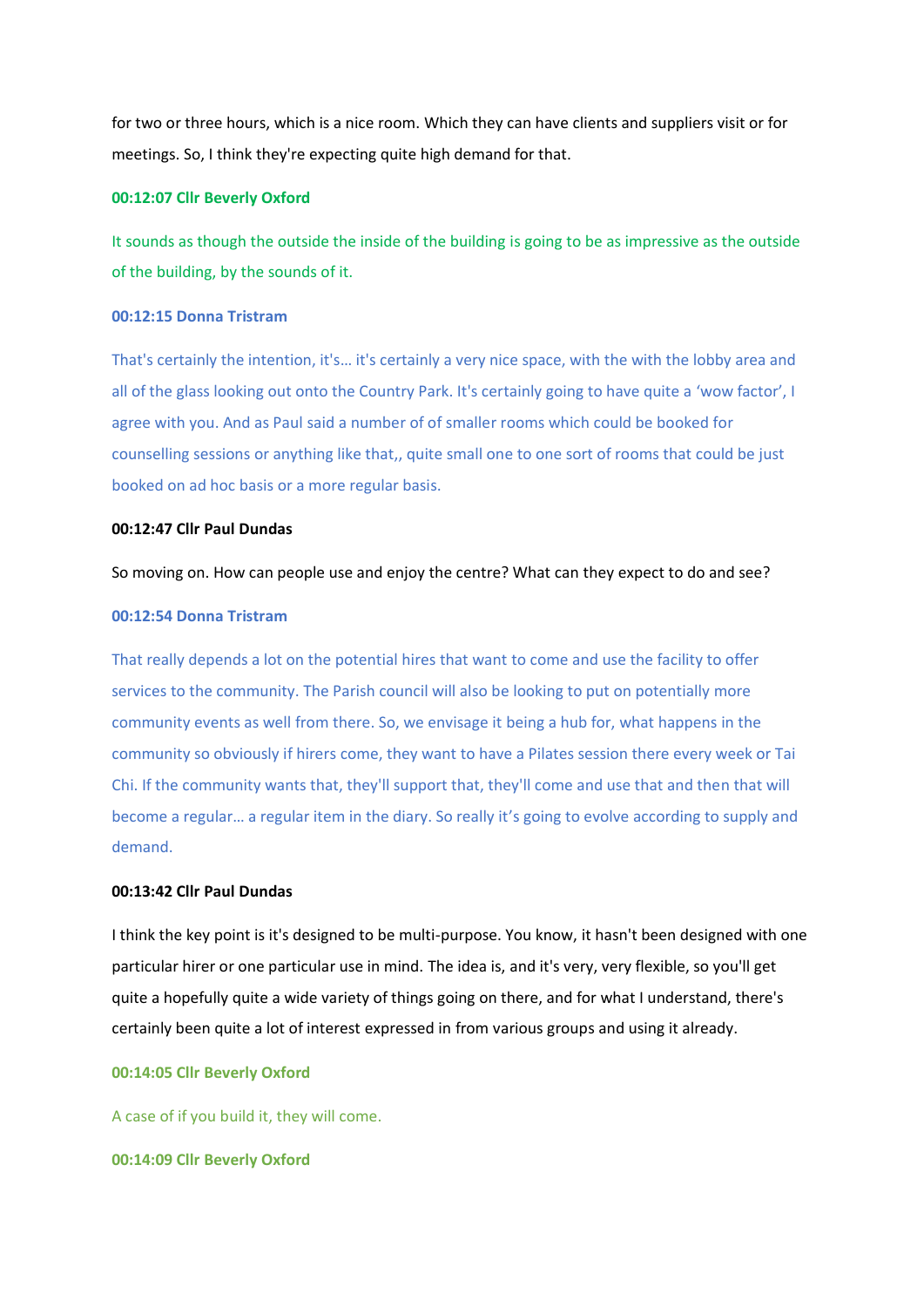How did you decide on the name of the centre?

## **00:14:12 Donna Tristram**

The parish council contacted residents and asked for any ideas, so they were put into the hat. The parish council also had a clear vision that they wanted the centre to represent the whole of Stanway, hence the name Stanway in the title and the Lakelands that was settled on and came from obviously that particular area to identify and where the funding had come from and also, I feel it's it gives that feeling of again, the outside area, you know, it's enhancing the fact that this is bordering on the Country Park, so it just has a nice feel to it. Obviously that's that that's what was decided on. There was some talk about trying to include a reference to the Jubilee, but there were a number of similarly other named halls within the area, so when you're looking at a name, obviously it's.. it's a lot more difficult than you think actually, and it's always decided within a voting type basis. So obviously there was lots of opinions, lots of discussions, and I'm happy that we said… that the Parish Council and Colchester Borough Council settled on a really reflective name of,what this is for the community of Stanway.

### **00:15:37 Cllr Paul Dundas**

Yeah, as Donna says, there was some quite long discussions over it. A lot of consultation. There were various names which came up. But I think it's actually really good. Good name because it takes the criteria we set ourselves. It's for everybody in Stanway, but it's important that we recognise and separate it, perhaps slightly out from the current Stanway Community centre on Villa road, so putting the geographical location in there we spoke about sort of Western Stanway community centre and various names like that, but it is right next door to Lakelands. It is paid for in part from developer money from Lakelands, so we thought it was really important that that was recognised in its title and I think it's… I think it works really well.

### **00:16:30 Cllr Paul Dundas**

Can you tell us about the totem art project? What other projects are there surrounding the opening of the centre?

#### **00:16:30 Donna Tristram**

So, the totem Art project has been funded by Colchester Borough Council as a public art facility. It's going to act as signage at the at a focal point on the Western bypass and it will be a very attractive a piece of art which is, I think, up to… I think it's up to around 5 metres. It will be standing proud so it's going to represent the new centre. So, I'm very excited about the meetings that I've been having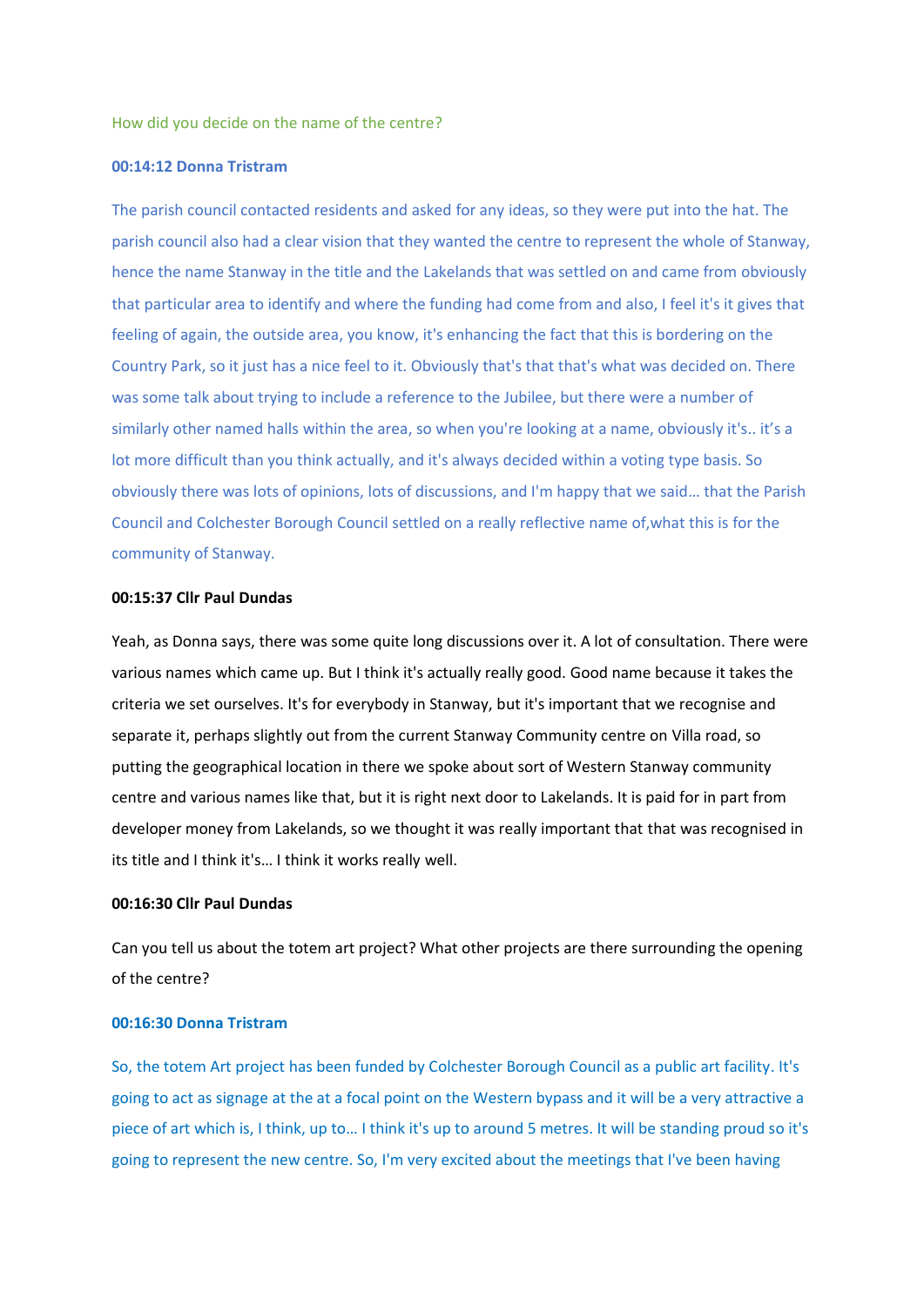with the Public Art Company who have won the contract to actually design that totem. They're part of their brief was that they consult the community, which they've been very active in getting in touch with all demographics of people throughout Stanway. They've actually set up free activity packs, which they've recently just released throughout the community throughout their social media routes and also through the schools and also they're setting up some trails, some walks around the facility and around the Country Park which are talking about the history of Stanway, so again, it's just looking at giving that sense of community and what happened in the past in Stanway, bringing that into the design.

So it's going to act as a really nice focal point I think, and it will be something that the the Community can appreciate in its own right, as as a public piece of art as well. With regards to when we're looking to open up, we've been given dates around late summer, so we will certainly be looking at an open event for the totem and then obviously open events for the actual inside of the centre as well. So it's… so look out for those dates 'cause they're going to be very exciting. I'm really looking forward to them.

## **00:18:39 Cllr Paul Dundas**

Thanks Donna, yes now I'm sure when it comes to the opening we look to have some opening days 'cause I think one of the best ways of promoting the centre and getting hirers to commit to it will be for them to come along and see it 'cause it's going to be an impressive new building and I think once people really see it complete and come in and see what it offers. I think it'll probably sell itself to be honest with you.

### **00:19:03 Donna Tristram**

Yes, I agree. we're looking at time frame, potentially opening officially, perhaps into September or the autumn. So, there will be some community engagement around about that time opening the centre and, you know, really excited.

## **00:19:20 Cllr Paul Dundas**

What are the timelines for the development?

## **00:19:22 Donna Tristram**

So, Hutton who are the contractors building the complex have done really well in staying on track and if you drive past you'll see there that they're up to the second level and the roof trusses are going in now. So you really do get a feel for the size and the kind of design of the building so it's worth going down and having a look if you haven't already done so.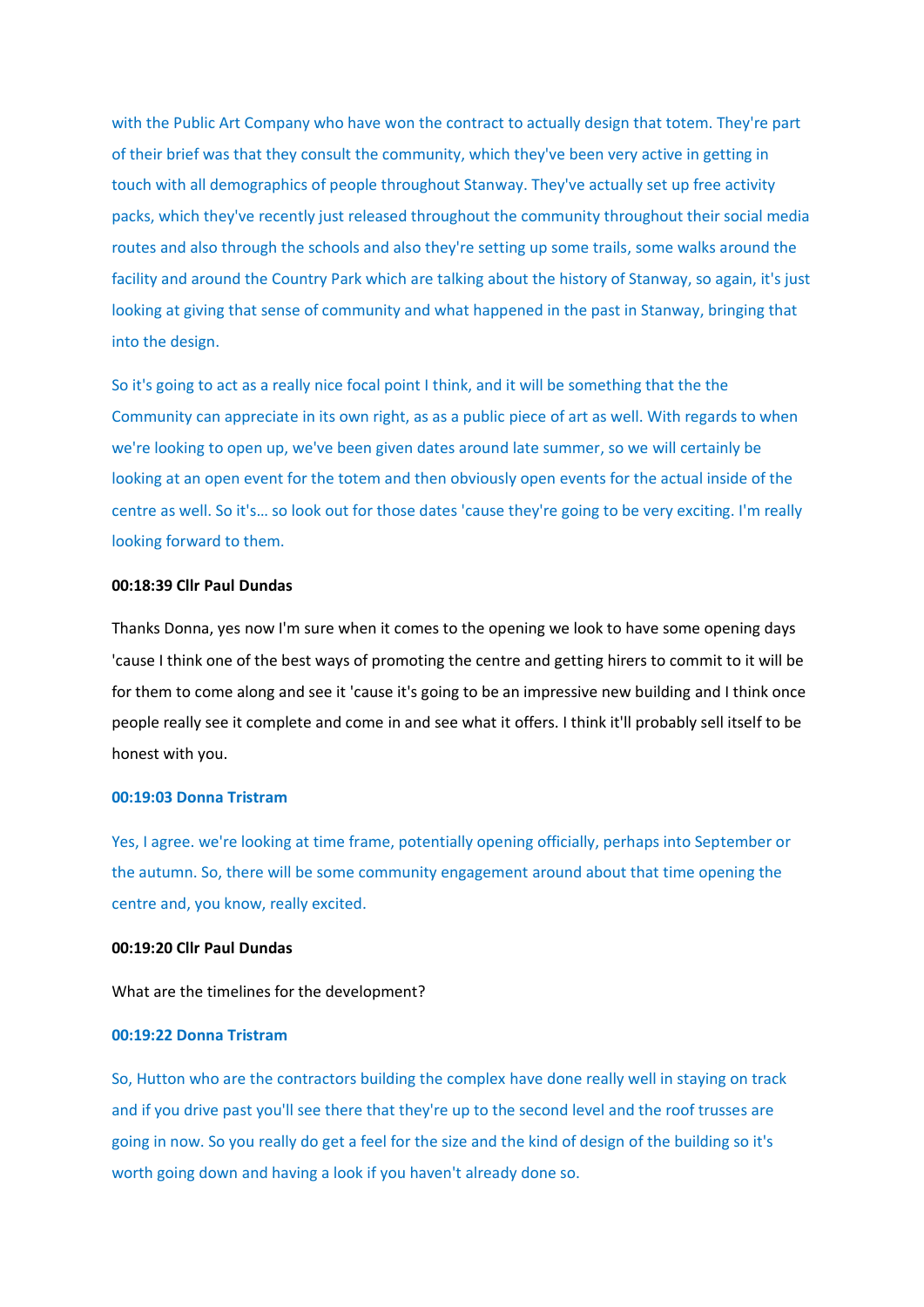The time frame we're looking at is late summer into autumn, perhaps for the official opening and you know, I think that will be a great time because a lot of hirers always follow a school calendar, so they're looking to book from September. You know they treat that as a term September to December. So, if we can try and marry up with that, that would be the best result really.

### **00:20:21 Cllr Paul Dundas**

This site has been designed for community activity and engagement. What does community mean to you?

#### **00:20:27 Donna Tristram**

Already it's very established, Stanway. People identify as coming from Stanway, but I think with the new developments and there is room for people to form more of a cohesive community. So, the fact that we've got so many more people coming to the area, obviously we need more spaces to do that. You know, community is everybody and everyone.

## **00:20:57 Cllr Paul Dundas**

I think you're right, but I think you make a very good point Donna that Stanway does have a very good community, but you also have a lot of people who have lived there for many many years whose children grew up there or they grew up there so they know people from school. But we also have thousands of people coming new into the community, so you have to make sure that they become part of the community and aren't disconnected from what exists.

## **00:21:20 Donna Tristram**

Yes, and it's not so easy in a bigger place that borders an even bigger place. You can become a suburb of Colchester, so you could find all these new residents just end up migrating into Colchester where facilities are. So, it really is essential to give them something that they want to come to on their doorstep, and I certainly feel that the community centre and the Country Park, the wider facility there are actually going to provide them with something which will make them want to stay in Stanway.

#### **00:21:53 Cllr Beverly Oxford**

Because if you don't have these sorts of facilities, then places get fractionalized and one part of an estate doesn't like or doesn't want to know the other part of the estate, so you wouldn't get people coming together. And I think when people come together they share and they learn. Because nobody knows everything and nobody can do everything. So, if you have a focal place where someone can come along and ask the question, then that person they're asking may know the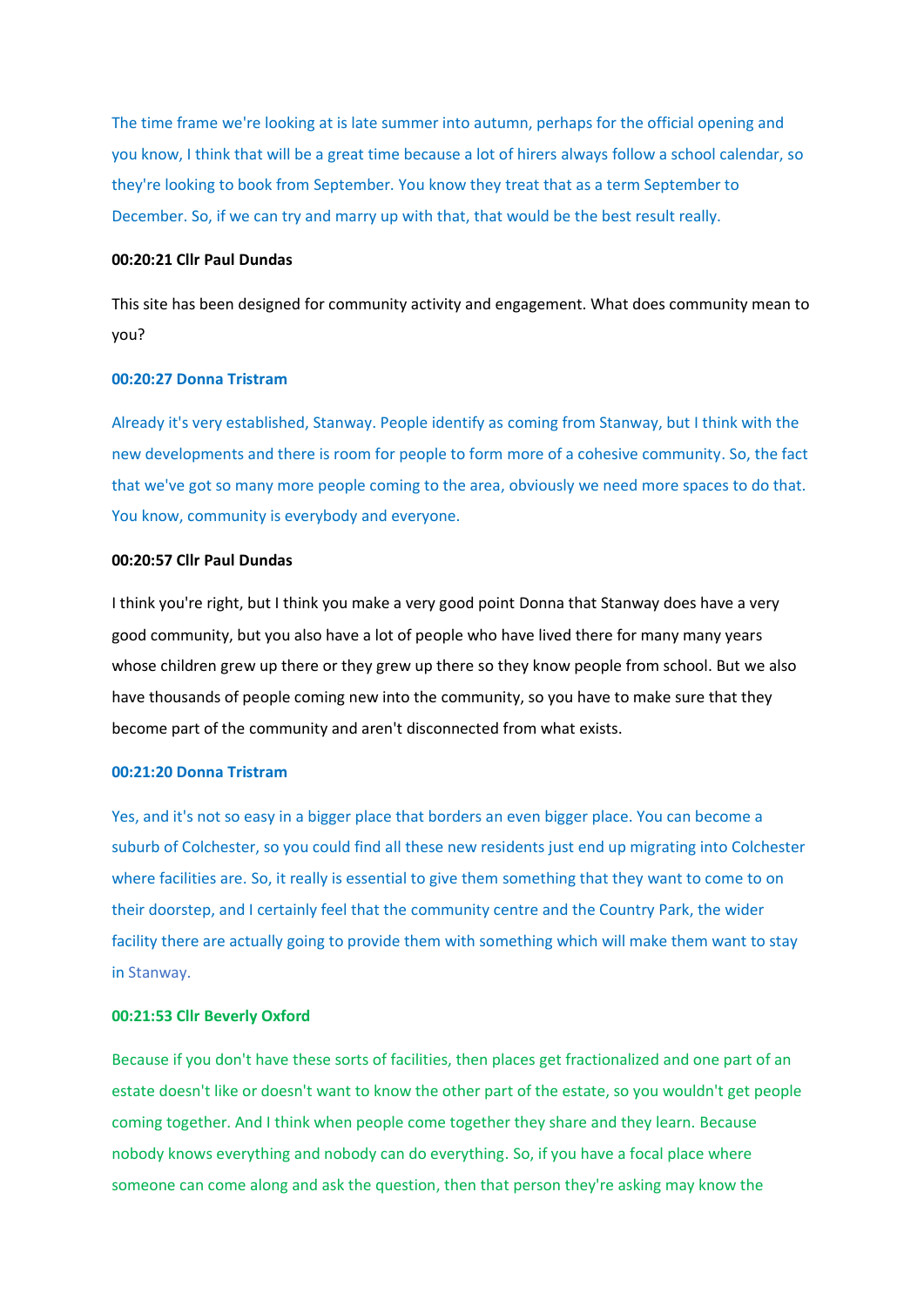question or they if they don't know the answers, they can find somebody that does. But if you don't have that focal point, the community doesn't have anywhere to go to, it doesn't know basically what it is. It doesn't know. Am I a community or do I just live in Stanway? Or do I just live anywhere because I don't have that place I know I can go to for whatever I may need, or I don't know I need it until I go there. I'll find out, "Oh I didn't know they did that, I'll join in with that" or "Oh, I think I might like to set something up to help other people." That's what a community is, it's the help and the advice and the care that one and one person will give to another person and that snowballs. So eventually everybody is coming together to help in the best way that they can.

# **00:23:23 Donna Tristram**

Yes, it's a sense of identity and inclusion, and that's why the parish council are so supportive of the venture because we want to be able to be an integral part of that, as you say, providing services to the community being as involved as we as we possibly can be. We're there to serve the community of Stanway.

#### **00:23:49 Cllr Paul Dundas**

### How would you like to see the centre being used in the future?

#### **00:23:52 Donna Tristram**

I would personally like to see what we've been speaking about, the community endorsing the centre by using it, and just staying and as I said, using the outdoor space as much as the indoor space when they're there. There's other ventures in Stanway you know, we know that Stanway has got some future retail developments that are going to take place. So, it's just nice to have something which isn't necessarily about spending a lot of money. So there will be groups that can operate from there that hopefully we'd be able to provide facilities for… for people that don't have perhaps, you know, great resources of money to spend at retail places. There's also an organisation called StanWell, which has been set up to... as a community group to help people that perhaps they're isolated within Stanway. They're hoping to support the community, and you know, they may well want to invest in in that city in the facility that that we've got there as well. So I just really hope that it will become a centre for the whole of Stanway that is packed out all the time with great facilities and an array of facilities, not just you know for the elderly or for the young, just a real cross section. We've even got a pétanque court, if that's how you say it, and that we hope to be able to give so again, it's just about providing facilities that might not be a lot of money and that people can come down and use.

## **00:25:49 Cllr Paul Dundas**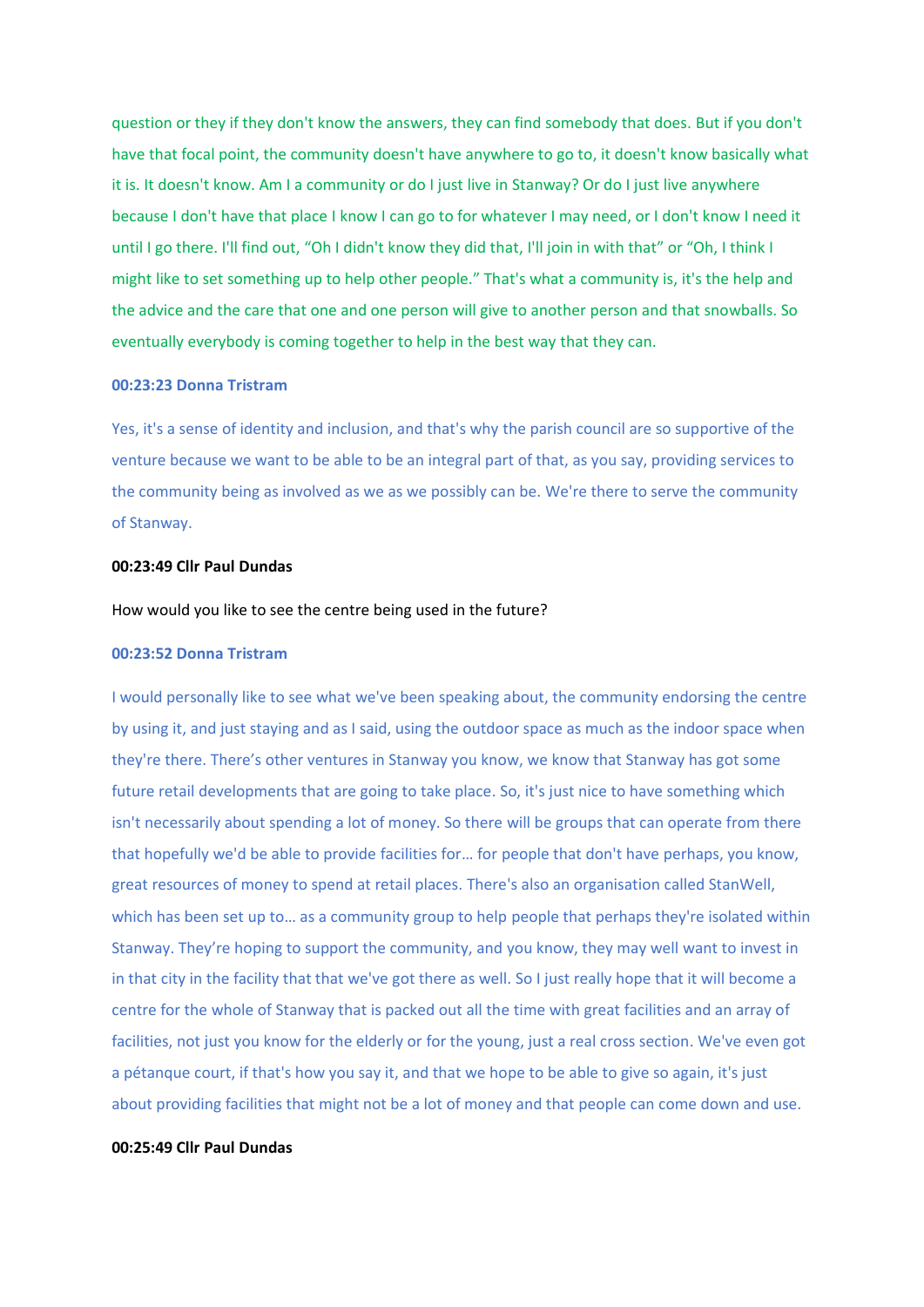Yeah, I agree I think well firstly I'd like to see it fully booked like to see it full, and I'd like to see a good variety of uses I wouldn't want it to become known for just one thing that it's that it's, dominated by one organisation. I'd like to see it used, perhaps to promote some of the small businesses which are springing up in Stanway. We've there's been very early talk about maybe a, you know a Saturday morning, sort of, little indoor market or something. We put all these sort of often home based businesses making things, making cakes or whatever in… in Stanway. So it'd be a great place for them to sell, sell their wares, and promote themselves and again, hopefully wide variety of ages it needs to be for everyone.

### **00:26:28 Cllr Beverly Oxford**

I think by the… by involving the Community right at the beginning, then you've already got your start point that you can actually build on. You're not playing catch up, and I think with places like this it enables the residents to actually sing the praises of where they live and like where they live, because there is something for them to do to see to make friends. Where some estates that we have that sort of thing wasn't actually thought of, it was just well, build a house and put somebody in it, but I think Stanway has had a golden opportunity and I do believe the residents will come to that golden opportunity and use it to the best of their ability. Because they have the involvement right from the very beginning. I'd like to see it thrive and thrive and prosper, which I think it definitely will.

## **00:27:22 Cllr Paul Dundas**

And I think the last two years have demonstrated more than we could ever have possibly imagined actually, how much human beings actually need one another and don't really like being alone.

### **00:27:34 Cllr Paul Dundas**

So, can I just say a huge thank you to Bev and Donna for your contributions today.

### **00:27:41 Cllr Beverly Oxford**

I'd like to say thank you for inviting me. I'm very pleased to have found out a lot more about the community centre that I didn't know. I am extremely excited with the hedgehog house and the kestrel house. I still think that's absolutely amazing, and I think it's going to be an amazing facility for residents of Stanway. Thank you.

# **00:28:03 Donna Tristram**

I'd like to say thank you, Paul for hosting, and I'm really looking forward to what the summer and going into the autumn holds. I think it's a very exciting time for Stanway with the new facility